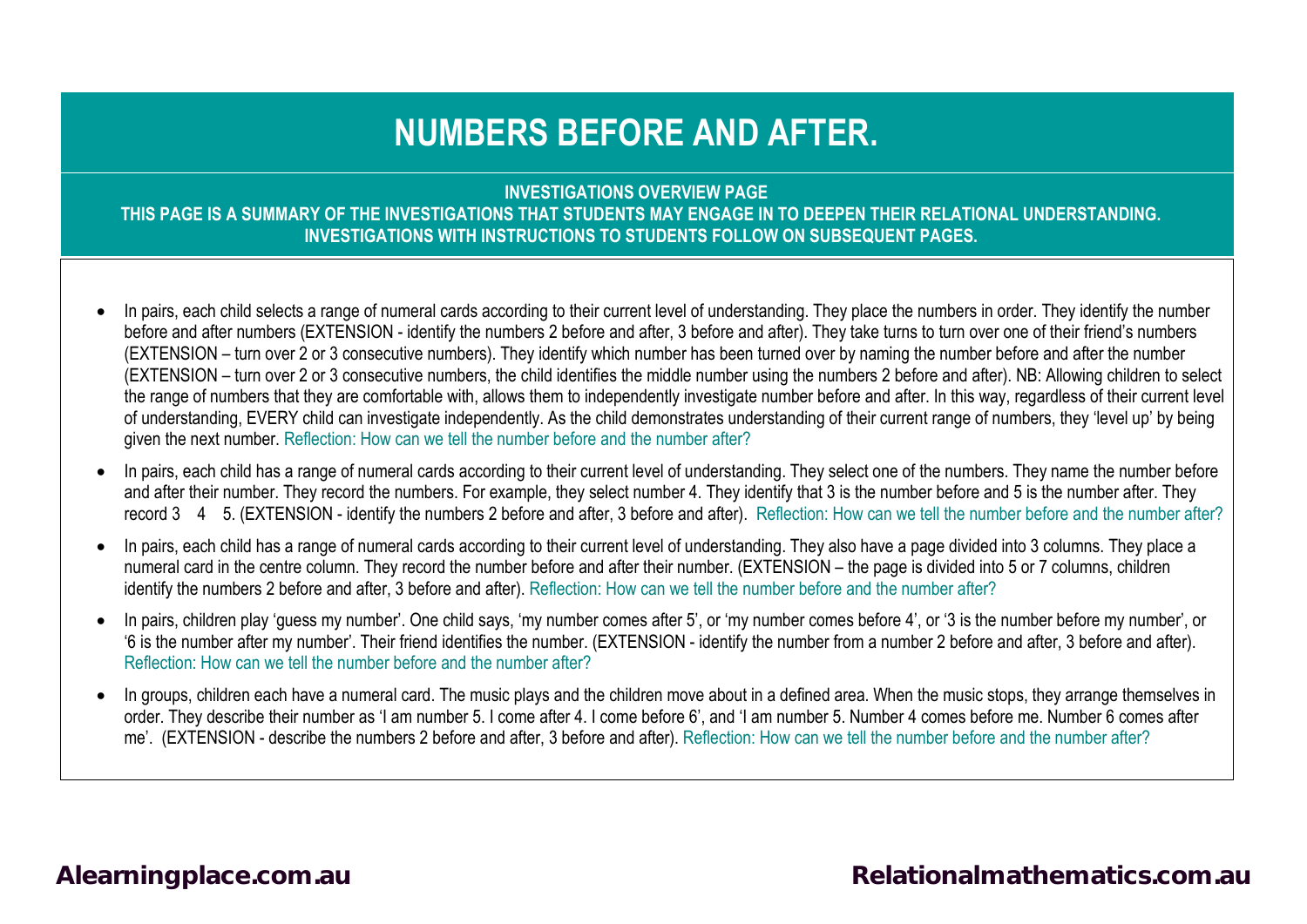

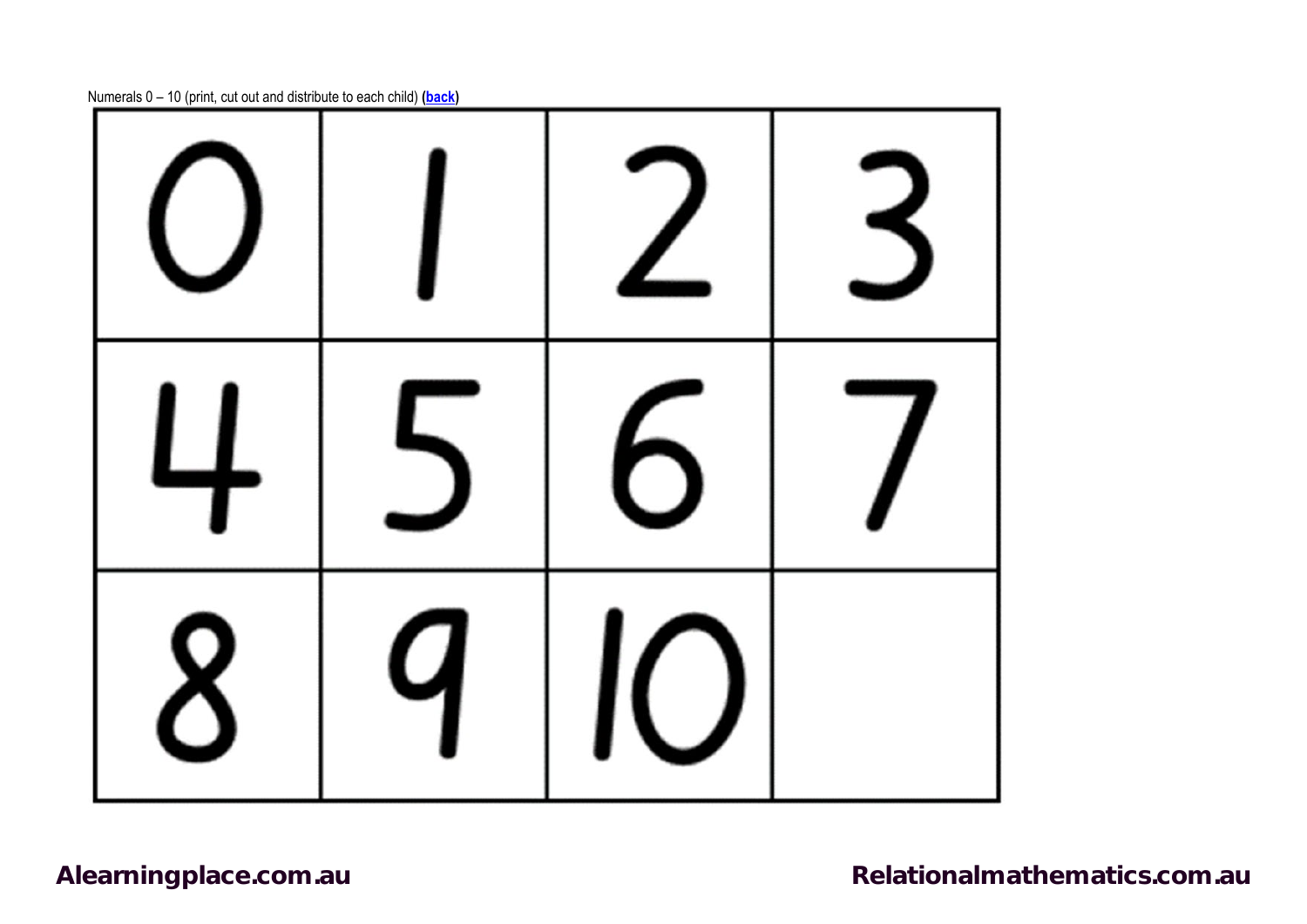Select the number cards that are neither too easy nor too challenging, that you are ready to investigate.

Place them in order from lowest to highest.

Read the numbers forwards.

Read the numbers backwards.

Have a friend turn one number face down.

Identify the number by the number before and the number after.

Explain your understanding, saying, '4 comes after 3' and ' 4 comes before 5'.

Reflection: How can we tell the number before and the number after?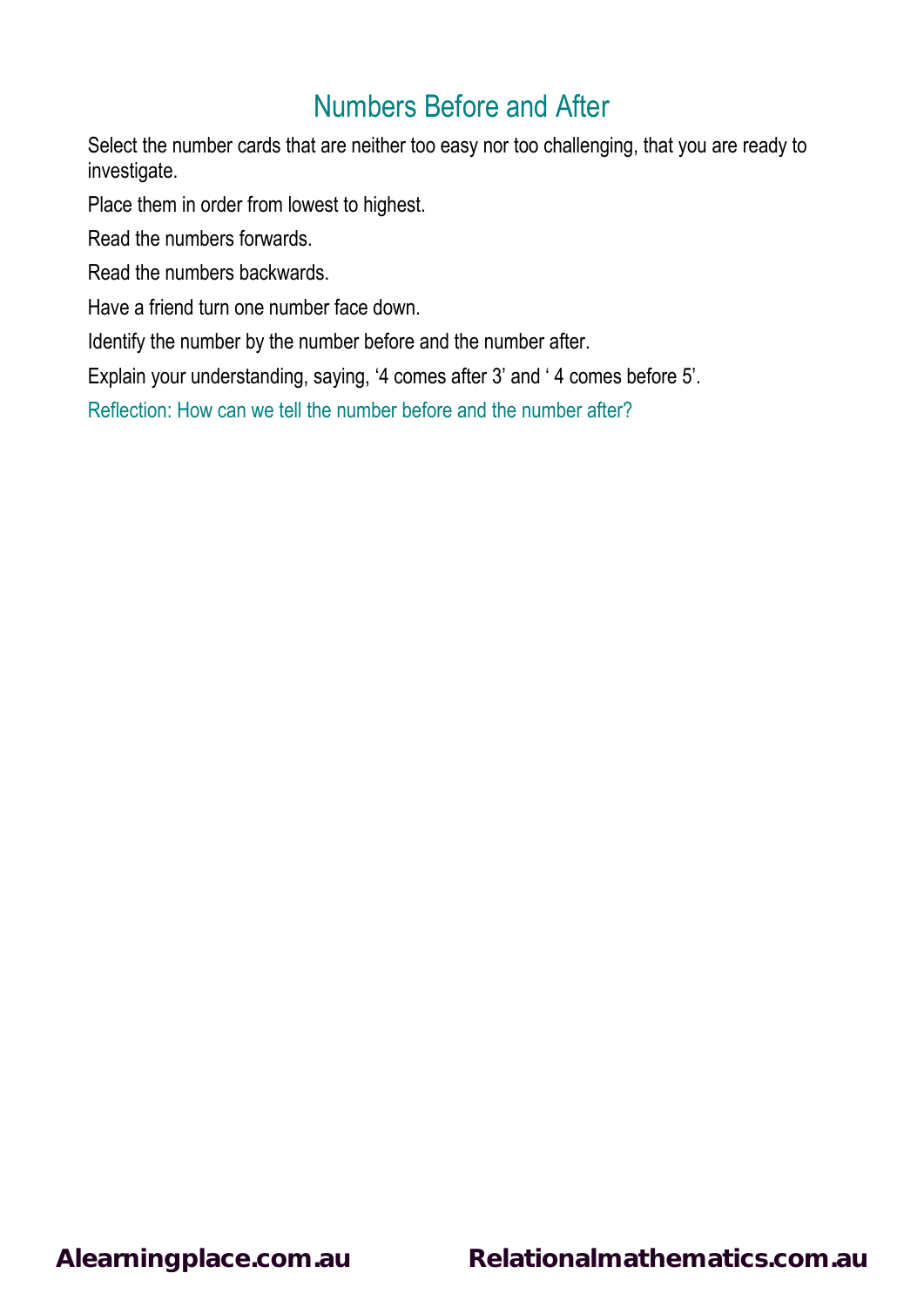Record the number before and after

| $\overline{4}$             |  |
|----------------------------|--|
| 6                          |  |
| 3                          |  |
| 8                          |  |
| Select your own<br>number! |  |
| Select your own<br>number! |  |

Reflection: How can we tell the number before and the number after?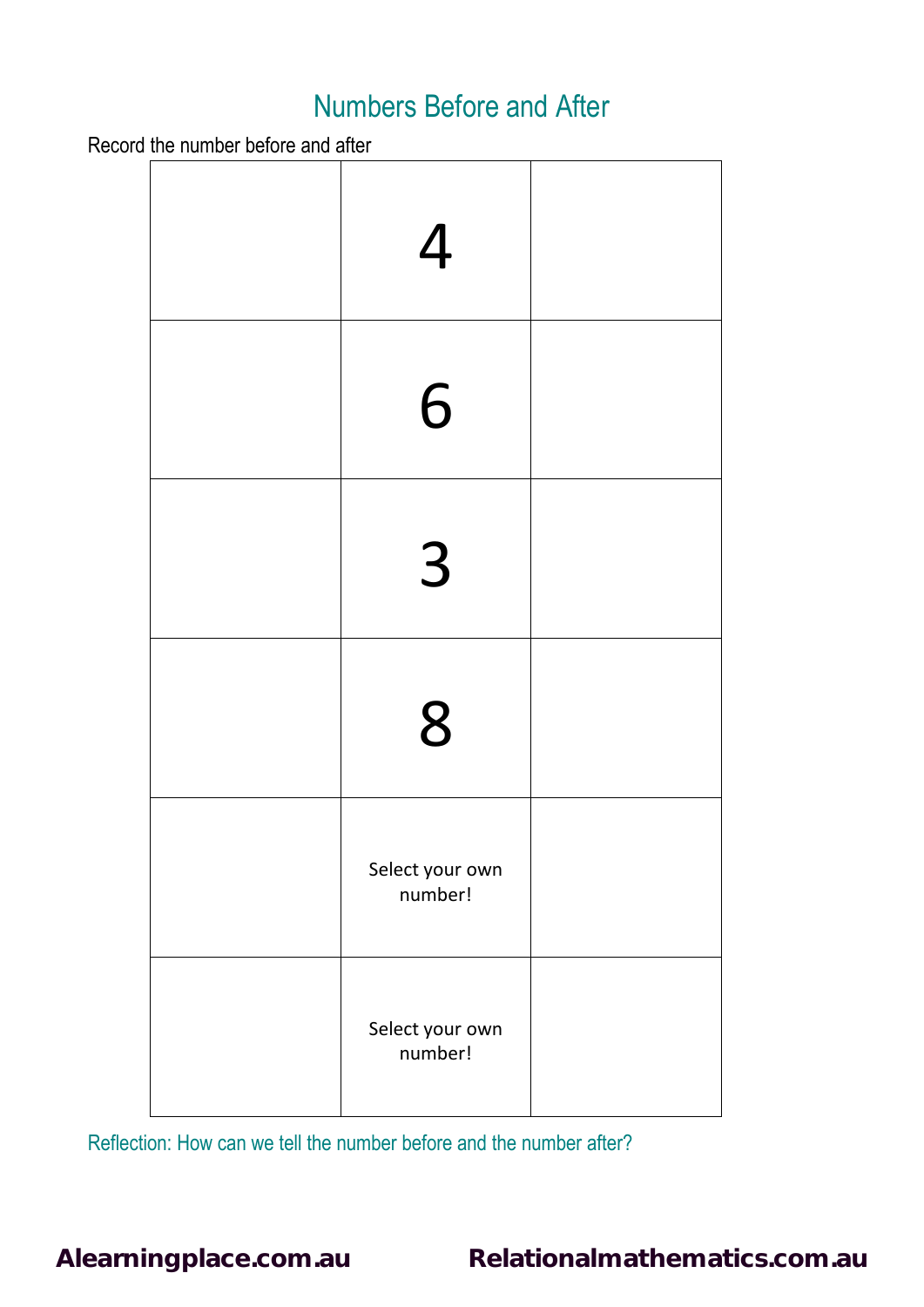Record the number before and after, and the number 2 before and after

|  | $\overline{4}$             |  |
|--|----------------------------|--|
|  | 6                          |  |
|  | 3                          |  |
|  | 8                          |  |
|  | Select your<br>own number! |  |
|  | Select your<br>own number! |  |

Reflection: How can we tell the number before and the number after?

**[Alearningplace.com.au](https://alearningplace.com.au/) [Relationalmathematics.com.au](http://relationalmathematics.com.au/)**